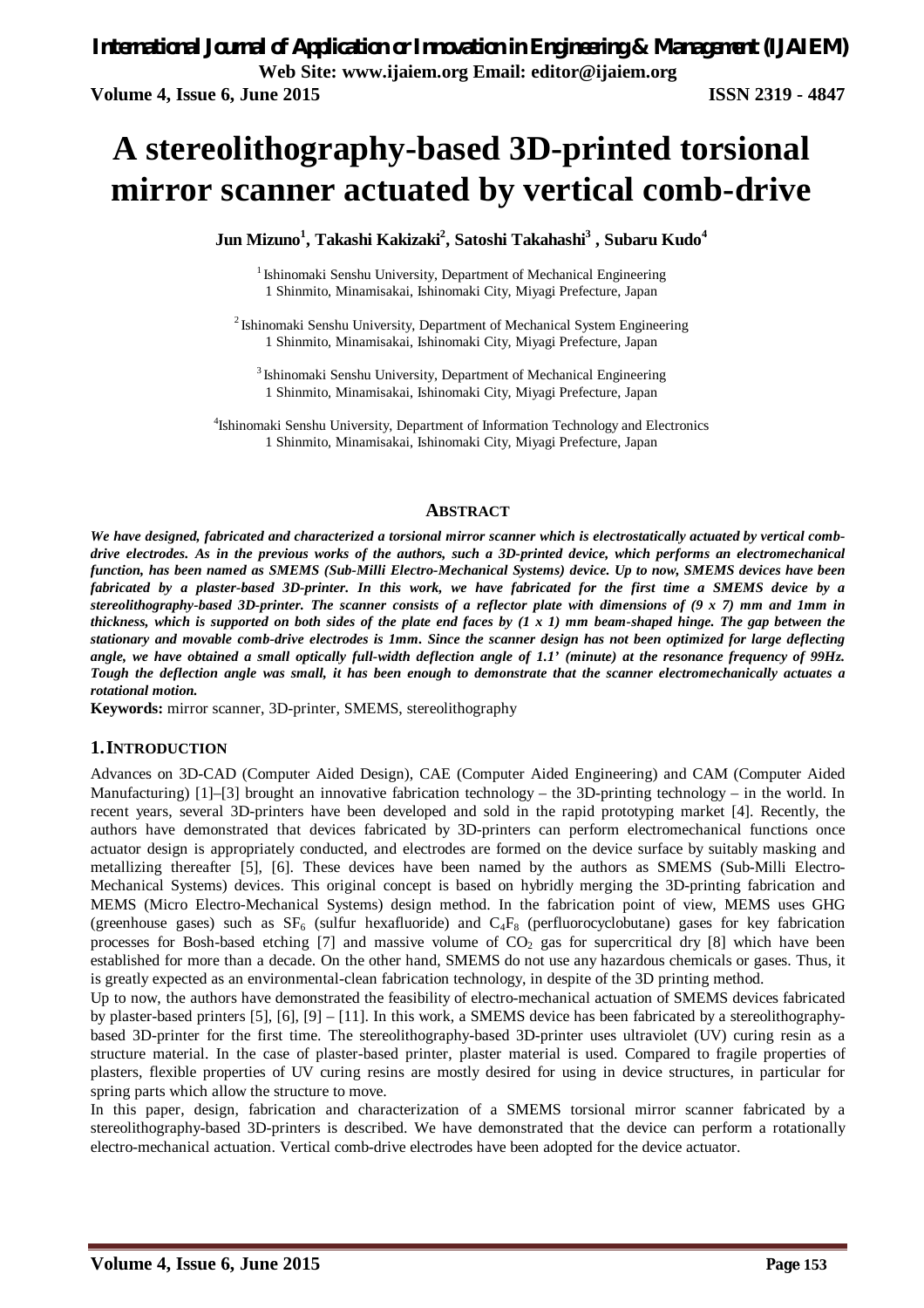#### **2.DESIGN**

#### **2.13D-CAD design**

The SMEMS torsional mirror scanner has been designed by a 3D-CAD tool, as shown in Fig. 1. The comb-drive actuator consists of interdigitated comb fingers which are placed mutually in different layers. This type of structure is called vertical comb-drives. Such a structure is clearly seen in Fig. 2, which shows the cross sectional view at the plane parallel to the comb-drive actuators. In order to assist the understanding of the mirror scanner design, we have split up the device in two parts, the stationary and movable parts, as shown in Fig. 3.



**Figure 3** 3D-CAD data split up into movable and stationary structures

The stationary part consists of a surrounding frame and eight comb fingers coming out from each inner side of the frame. The frame dimensions are as follows: outer size of (28 x 43) mm and 10mm in thickness. The frame rim is 2mm. The comb finger dimensions are as follows: 1mm in width, 7.5mm in length and 1mm in thickness. The depth between the top surface of the frame and the comb finger is 5 mm.

The movable part consists of five components: 1) a central rectangular plate for reflecting the incoming laser beam (reflector plate, as follows); 2) two torsional beam-shaped hinges that are used as torsional springs for realizing a rotational motion and also for supporting the overall movable structure. These beams come out from both center side of the reflector plate and its end faces are merged with the inner lateral surface of the frame; 3) four support beams coming out from the four corners of the reflector plate for supporting the comb fingers; 4) nine comb fingers coming out from both outer side of the support beams (including also the outer side of the reflector plate); and finally 5) four protuberances (auxiliary beams, as follows) coming out from the outer side of each four comb fingers located nearest the frame. These auxiliary beams are necessary so that the movable structure does not drop during the fabrication process. At the end of the fabrication, they are removed by an ultrasonic cutter in order to release the movable structure. The reflector plate dimensions are as follow: outer size of  $(6.7 \times 11)$  mm and 1mm in thickness. The torsional beamshaped hinge is 1mm in width, 15mm in length and 1mm in thickness. Both torsional hinges should have a same length. However the other one is 2mm shorter caused by a small miss during the CAD design. The length difference of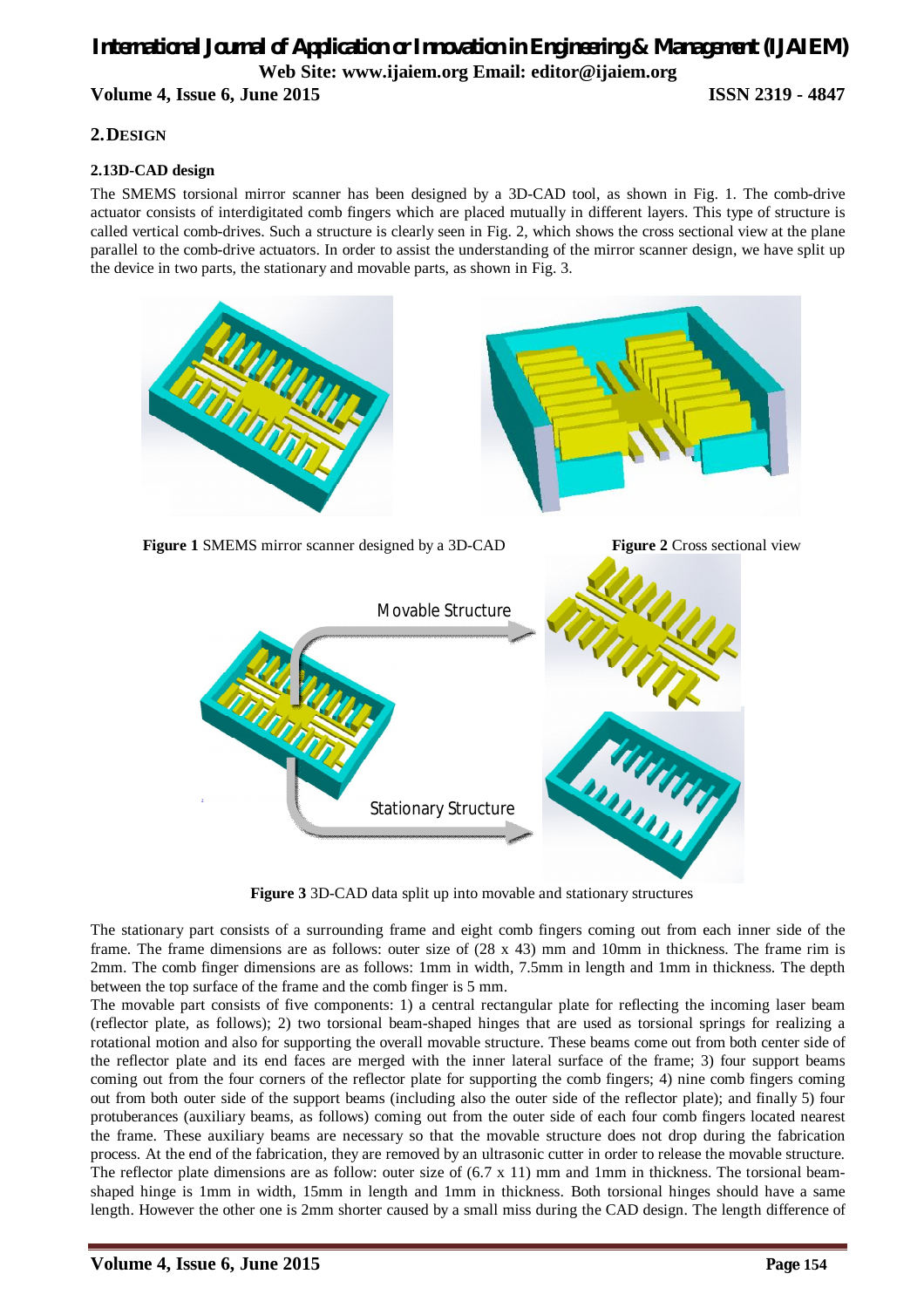# *International Journal of Application or Innovation in Engineering & Management (IJAIEM)* **Web Site: www.ijaiem.org Email: editor@ijaiem.org**

#### **Volume 4, Issue 6, June 2015 ISSN 2319 - 4847**

the auxiliary beams is also 2mm and as a result, the reflector plate and frame are not exactly centered. Tough, this factor would not affect the overall performance of the mirror scanner. The support beam is 1mm in width, 12mm in length and 1mm in thickness. The comb finger dimensions are similar to that of the stationary ones. Only the four comb fingers located at the corner nearest the inner lateral surface of the frame are 1mm thicker. The reason is to avoid bending problems because during the actuation, electrostatic force acts at only one side for these four fingers. The depth between the top surface of the frame and the comb finger is 2 mm.

The gap between the movable and stationary comb fingers is 1mm and their overlap in the vertical direction is 1mm. This overlap is very important to reduce the drive voltage as described below.

#### **2.2Drive principle**

The drive principle is based on differential voltage drive method described by the authors elsewhere [11]. The stationary comb fingers on the right and on the left are electrically isolated (see Fig 2). The movable comb fingers are grounded. An electrostatic force, which is induced by applying a voltage on one side of the stationary fingers, pulls the movable comb finger side toward the stationary one. The overall movable structure would move vertically down. However, since this structure is constrained by the torsional hinges, it will rotate around this hinge axis. The mirror scanner would rotate consecutively in clockwise and counterclockwise direction, if a voltage is alternately applied to the left and to the right comb fingers. In concrete terms, both (right and left) stationary comb fingers are electrically connected to a sinusoidal voltage source with a maximum amplitude  $V_{ac}$  peak-to-peak ( $V_{ac}$ , as follows) and positively biased at a DC voltage source with a value of  $V_{bias} = V_{ac}$  /2. To realize a differential voltage driving, the applied voltages on right and left comb fingers are mutually inverted (i.e., 180 degrees shifted). Thus, if the maximum sinusoidal voltage is applied to one of the finger combs (for example, right ones), the left comb fingers are at zero volt and vice versa.

#### **3.FABRICATION**

For the fabrication, we used the stereolithography-based 3D-printer (MiiCraft<sup>TM</sup>). The fabrication process is described as following. Once the 3D-CAD design of the SMEMS mirror scanner is completed, its data is converted to standard triangulated language (STL, as follows) format and downloaded on the B9Creator<sup>TM</sup> software for adding supports beneath the device surface. This process is inevitable for stereolithography-based 3D-printers. The device shape is greatly dependent on the number of support and its shape. Thus, if the support design is not well conducted, deformation of the device would occur during the fabrication. We have tested several support conditions, and we have succeeded in reproduce the 3D-CAD data for post shaped supports that have the following dimensions: 1mm in diameter, 5mm in height, and separation distances between posts of at least 1mm to 2mm. The added supports on the device are shown in Fig. 4 (a) top side view, and (b) bottom side view. The hole structure is saved again in STL file and then sliced by using MiiCraft Suite<sup>TM</sup> software (slice thickness has been set at 100 km).



**Figure 4 (a)** Top side view of the data ready to be printed **Figure 4 (b)** Bottom side view (several support posts)

The fabrication starts from a thin planar layer (default) with a work size of the pedestal where the structure will be printed. Then, posts and device are sequentially printed layer by layer. After the last layer is finished, the fabricated device is transferred to another compartment of the 3D-printer for post curing process (10 minutes). Then, the device is removed from the pedestal and supports are removed by an ultrasonic cutter. The fabricated structure is shown in Fig. 5 (a) top side view, and (b) bottom side view, before cutting the supports. The device after cutting all supports is shown in Fig. 6 (a). However, the fabrication process is not finished yet. As described above, electrodes must be formed on the device surface for electro-mechanical actuation. The metallization is performed by an Au ion sputter. Before this step, a polyimide film is used for masking appropriate areas, in order to obtain electrical isolation between the stationary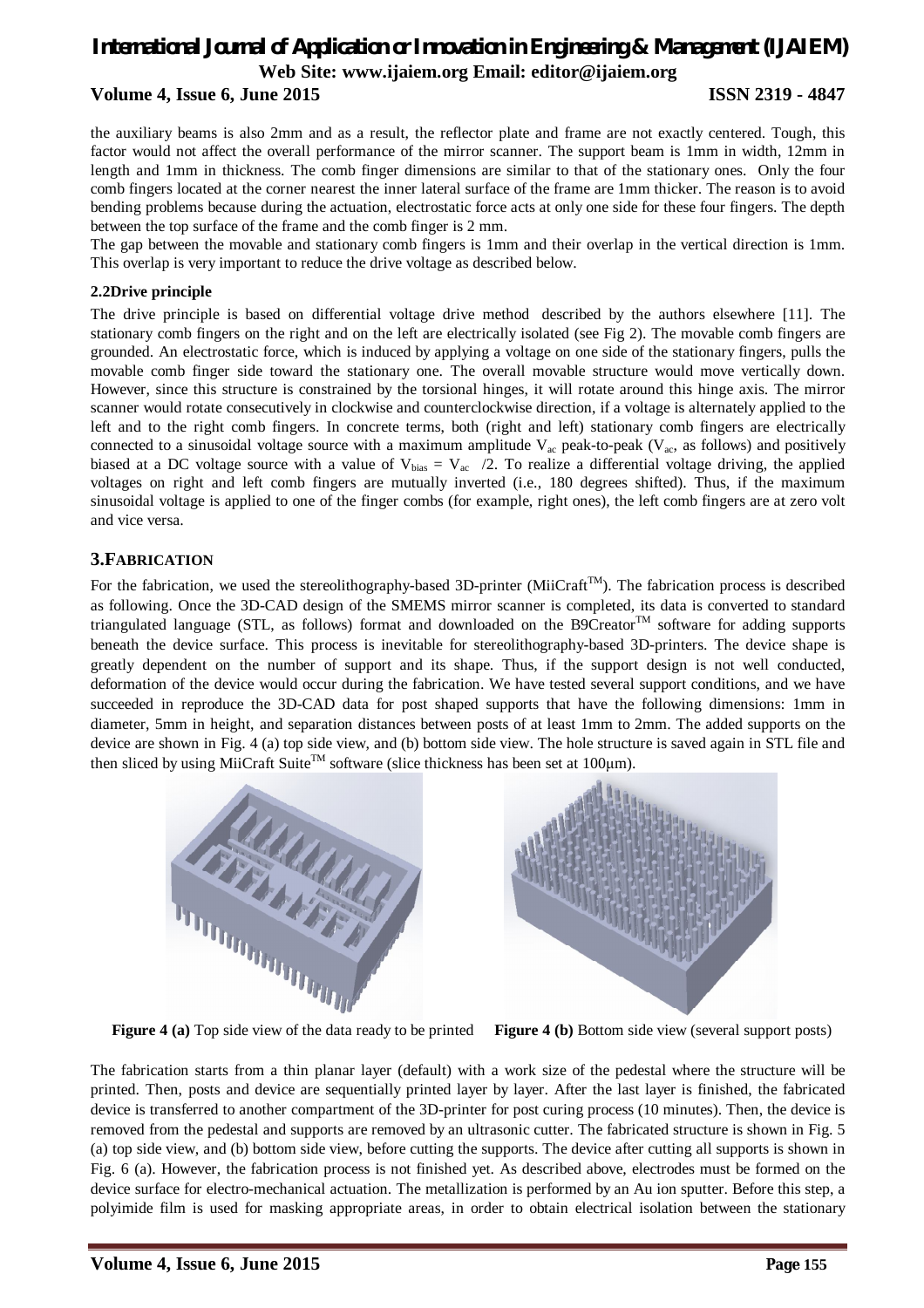comb-drive actuator parts and the ground. These films are removed after the metallization. The complete device is shown in Fig. 6 (b). Copper wires stuck by conductive tapes for applying drive voltages can be seen in this figure. Moreover, a thin Au coated glass piece is placed on the reflector plate in order to improve the laser beam reflection during the characterization. Fig. 7 shows the flowchart of the entire fabrication process as described above.







**Figure 5 (a)** The fabricated device **Figure 5 (b)** Bottom side view (start layer and supports)



**Figure 6** (a) Device after cutting supports **Figure 6** (b) Complete device (ready for characterization)



**Figure 7** Flowchart of the fabrication process

### **4.CHARACTERIZATION**

#### **4.1 Experimental Setup**

The fabricated device characterization is focused on the frequency response and consecutively the mechanical quality factor (Q-factor, as follows), and the dependence relation between the deflected angle and the applied voltage. The experimental setup is similar to that of described by the authors elsewhere [11].

This time, besides the laser-based optical setup by using a position sensor detector (PSD, as follows), we have also used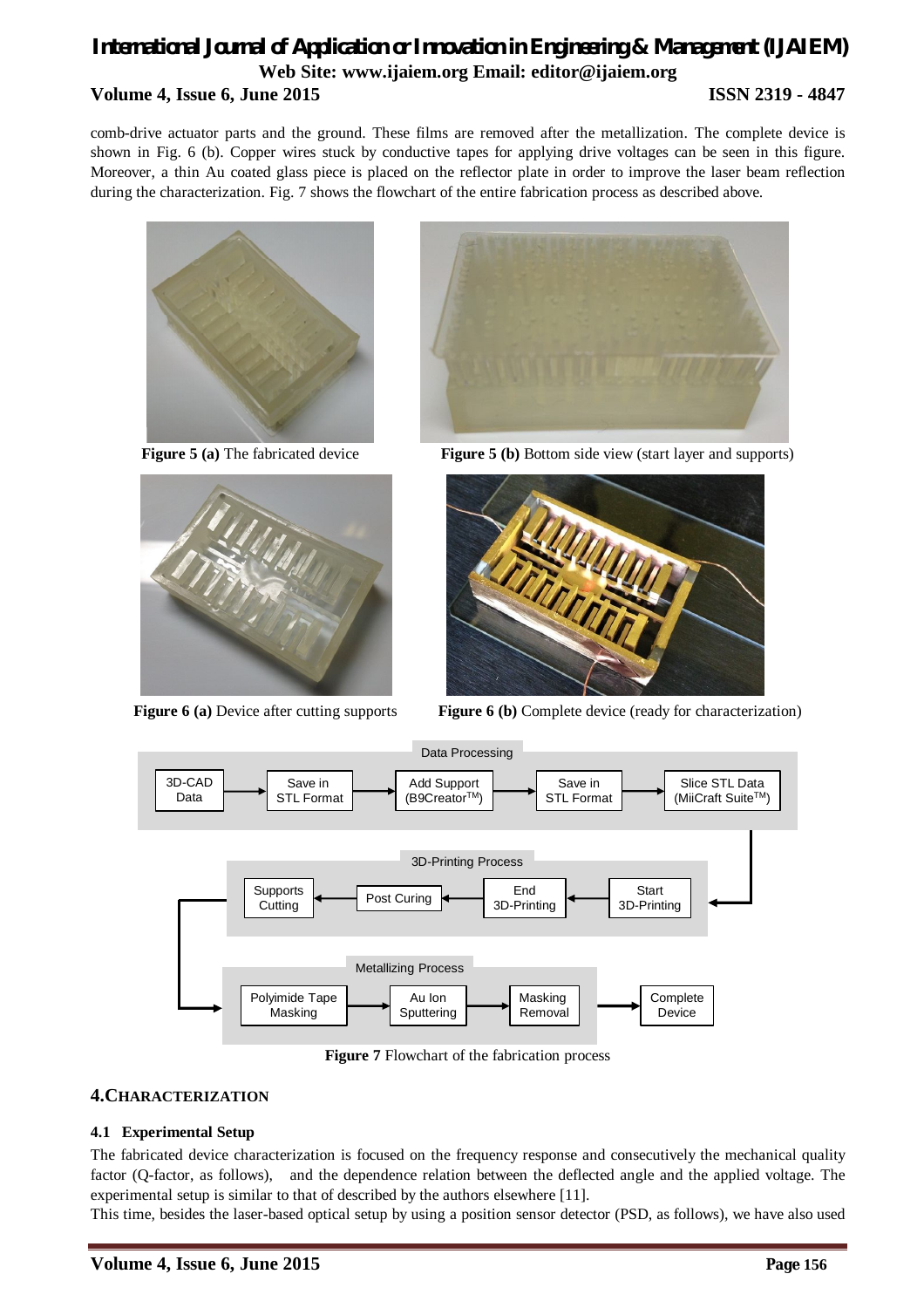an autocollimator equipment for measuring the maximum deflected angle at the resonance frequency as shown in Fig 8 (a). Regarding the laser-based optical setup, an outgoing He-Ne laser beam is suitably steered by a set of steering mirrors to incident on the glass piece above the reflector plate at an angle of about 45 degrees. A PSD (C10443-02, Hamamatsu Photonics K. K.) is placed about 1m far away from the device and at a height of about 1m. Thus, the device and the PSD are trigonometrically located as shown in Fig.8 (b) where exact distances have been indicated on. The window sensor of the PSD is adjusted to be perpendicular to the beam direction. The PSD outputs a real-time voltage which is proportional to the incident beam position on the sensor, and its relation is 1volt per millimeter (1V/mm). Based on this relation and the trigonometric position of the device and the sensor, we can calculate the full-width optical deflected angle of the mirror scanner as described afterwards. The PSD output signal is collected by a digital storage oscilloscope (TDS2004C, Tektronix Corporation). The autocollimator (6D, Nikon Corporation) is placed above the device and it is adjusted so that the reflected light enters the visual field of the finder.

Regarding the drive voltage, sinusoidal differential voltages with amplitudes of 200 Vpp (Volts peak-to-peak) with a bias voltage of 100V are reproduced by a dual-channel function generator (WF1948, NF Corporation) and then amplified by a dual-channel signal amplifier (9200A, Tabor Electronics Ltd.). The function generator reproduces two sinusoidal signals that are mutually inverted with amplitudes of 4Vpp and offset by 2V. Then, these two signals are amplified by fifty times. These two signals are connected to each side of the comb-drive actuator. The signal amplifier also outputs 100x attenuated monitor signals which are connected to the same oscilloscope to that of connected to the PSD.



**Figure 8** (a) Experimental measurement setup **Figure 8** (b) Trigonometric relation (device x PSD)

#### **4.2 Results and Discussion**

Based on the experimental setup describe above, the frequency response of the fabricated mirror scanner has been measured as shown in Fig. 9. The peak obtained at 99Hz is the resonance frequency of this device. From this measurement the Q-factor has been estimated to be around 10. The frequency of the function generator has been manually swept and data of the frequency and PSD voltage have been collected as illustrated by points (the smooth line has been created automatically by Excel). Furthermore, the amplitude of the PSD voltage has been normalized, i.e. transforming values into a range of 0 and 1, by means of dividing the collected data by the voltage at resonance frequency (which is the maximum value). The differential drive voltages and the PSD output voltage have been plotted in Fig. 10 at the resonance operation. In this graph raw data collected from the oscilloscope have been plotted. The horizontal, left and right vertical axes are time, peak-to-peak differential drive voltages, and PSD voltage, respectively. An average peak-to-peak voltage of 0.448mV has been obtained at the resonance frequency. Thus, the calculated fullwidth scan length is 0.448mm, according to the relation between the PSD voltage and beam position as described in the previous subsection (1V/mm). Based on the trigonometric relation between the device and the PSD, and the full-width length, we have obtained an optically full width deflection angle of 1.12' (minute). We have also measured this angle by the autocollimator. In this case, the mechanically deflection angle is directly measured. We have obtained a value of 34'' (second) based on this method. Since the optical angle is twice the mechanical one, the previous value after doubled and converted to minute unit, we obtained a value of 1.13' (minute). The value for the deflected angle measured by the autocollimator equipment is in excellent agreement with to that of measured by laser-based optical setup by using PSD. Therefore, both measurement methods are self-consistent. Conversely, one might say that the laser-based setup is as precise as the autocollimator method, since the Nikon autocollimator is a high precision equipment which can measure until 0.5'' (second), i.e., 0.008' (minute). Fig. 11(a) is the photograph of the finder view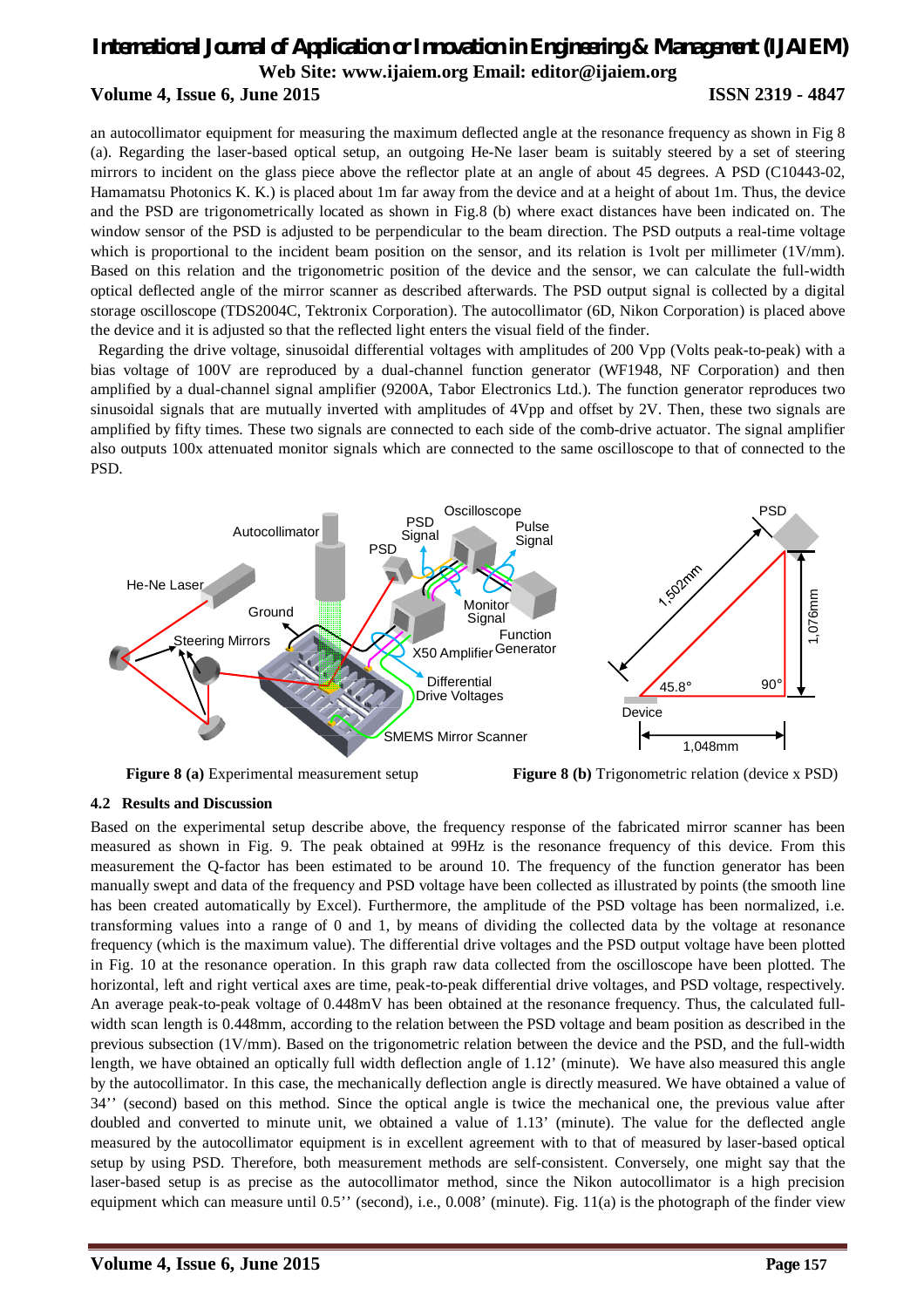taken when the mirror scanner is stopped and (b) when it is operating at the resonance frequency. The thick line in (a) is due to the curvature of the glass piece surface. This thickness has been removed in (b) so that only the residual image is remained. Since the scanner oscillation period (about 10ms) is higher than the camera shutter speed (67ms), the residual image appears on the photograph. This phenomenon is very convenient because it is possible to easily measure the deflected angle by the residual image thickness. Since our purpose was the verification of the device principle, the scanner has not been optimized for large deflection angle.

Finally, we have investigated the dependence relation between the deflected angle and the applied voltage as shown in Fig. 12 (a) and (b). For both graphs, the vertical axis is the PSD output voltage, which indirectly indicates the deflected angle. The horizontal axes are the applied peak-to-peak drive voltage in (a) and its square in (b). The latter shows a linear relation, and this is theoretically consistent, since the deflected angle is proportional to the square of the applied drive voltage.









**Figure 12 (a)** PSD voltage (deflected angle) x applied voltage **Figure 12 (b)** Applied voltage has been squared

**Figure 9** Frequency response (normalized) **Figure 10** Voltage characteristics at resonance frequency





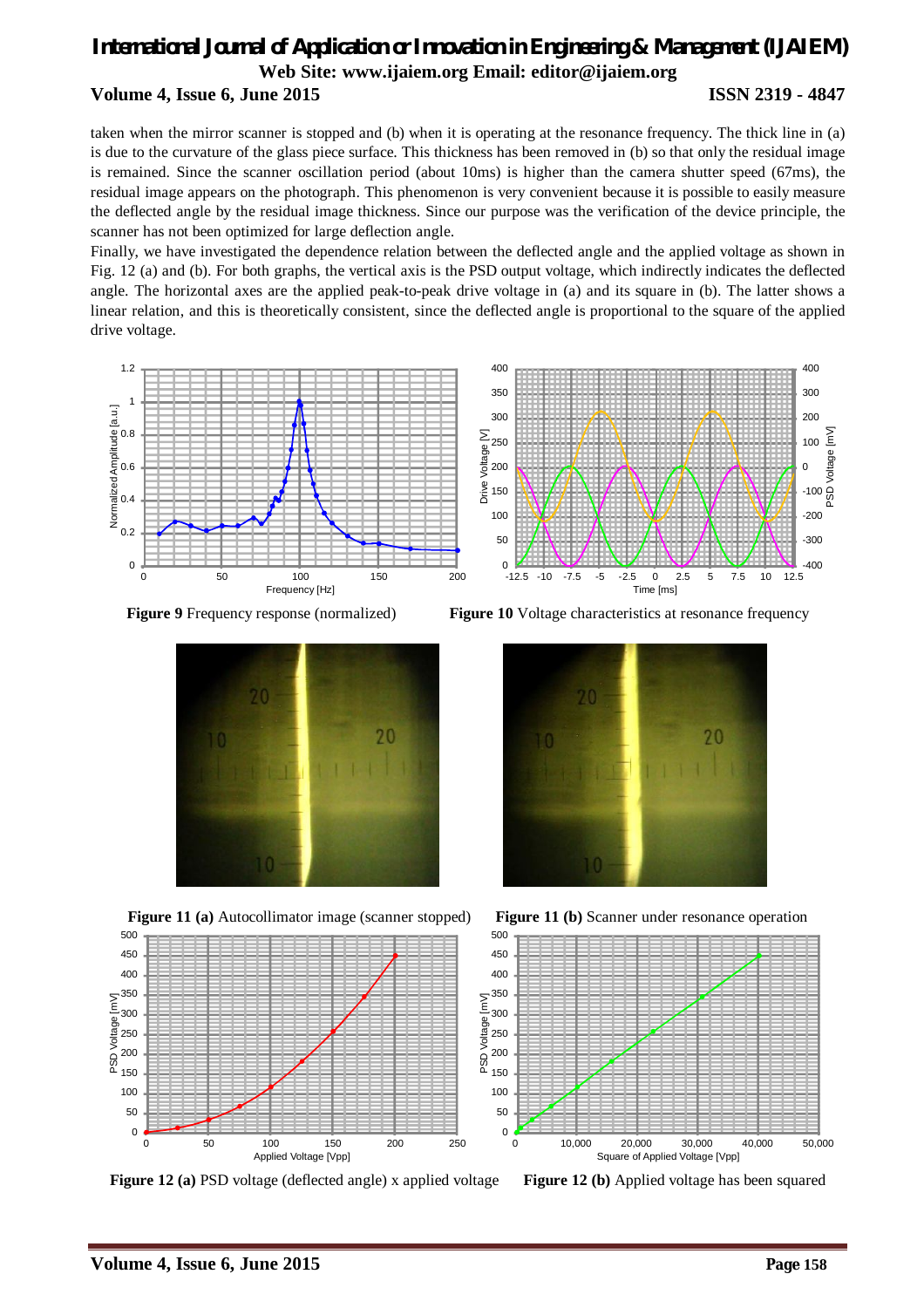# *International Journal of Application or Innovation in Engineering & Management (IJAIEM)* **Web Site: www.ijaiem.org Email: editor@ijaiem.org**

#### **Volume 4, Issue 6, June 2015 ISSN 2319 - 4847**

#### **5.CONCLUSION**

In this paper, we have designed, fabricated and characterized a SMEMS torsional mirror scanner, which has been fabricated by a stereolithography-based 3D-printer for the first time. We have obtained a frequency response similar to that of a mechanical resonator with a resonance frequency of 99Hz and a Q-factor of about 10. Thus, we demonstrated that the device performed a rotational motion, which is one of the important functions for electro-mechanical actuators. By using the same measurement setup, the maximum deflected angle was 1.12' (minute) at the resonance mode operation of the device. This value matched to that of measured by a high precision autocollimator. From this, it became clear that our laser-beam optical setup can also be used for high precision angle measurements. In addition, we have experimentally proved that electrostatically actuated comb-drives maintain a linear relation between the deflected angle and the square of the applied drive voltage.

At the moment, we are working on further development of the mirror scanner for larger deflection angle by means of reducing the comb fingers gap, optimizing the hinge structure and so on. The development of 3D printing technology are almost daily evolving, thus we are aiming to realize further miniaturization, high functionalization, and making high reliability of SMEMS devices

#### **Acknowledgment**

This work was supported by Ishinomaki Senshu University Research Grant.

#### **REFERENCES**

- [1] C. Wu, Y. Xie, S. M. Mok, "Linking Product Design in CAD with Assembly Operations in CAM for Virtual Product Assembly," Assembly Automation, XXVII (4), pp. 309-323, 2007.
- [2] G. Uzun, "An Overview of Dental CAD/CAM Systems," Biotechnology & Biotechnological Equipment," XXII (1), pp. 530-535, 2008.
- [3] N. Prabhu, M. D. Anand, L. E. Ruban, "Structural Analysis of Scorbot-ER Vu Plus Industrial Robot Manipulator," Production & Manufacturing Research, II (1), pp. 309-325, 2014.
- [4] D. A. Roberson, D. Espalin, R. B. Wicker, "3D Printer Selection: A Decision-Making Evaluation and Ranking Model," Virtual and Physical Prototyping, VIII (3), pp. 201-212, 2013.
- [5] J. Mizuno, S. Takahashi, "A Fundamental Study of Sub-Millimeter Electro-Mechanical Systems (SMEMS) Structures," In Proceedings of the International Symposium on Fundamental and Applied Sciences 2014 (ISFAS 2014), pp. 1460-1462, 2014.
- [6] J. Mizuno, S. Takahashi, "Characterization of an In-Plane Single-Sided Lateral Comb Actuator Fabricated by a 3D-Printer," The SIJ Transactions on Computer Science Engineering & its Applications, II (3), 2014.
- [7] A. M. Hynes, H. Ashraf, J. K. Bhardwaj, J. Hopkins, I. Johnston, J. N. Shepherd, "Recent advances in silicon etching for MEMS using the ASETM Process," Sensor Actuator A: Physical, LXXIV (1-3), pp. 13-17, 1999.
- [8] G. T. Mulhern, D. S. Soane, R. T. Howe, "Supercritical carbon dioxide drying of micro-structures," In Proceedings of the 7th International Conference on Solid-State Sensors, Actuators and Microsytems (Transducers '93), pp. 296- 299, 1993.
- [9] J. Mizuno, S. Takahashi, "Design and Fabrication of an Electrostatically Actuated Parallel-Plate Mirror by 3D-Printer," International Journal of Mechanical, Aerospace, Industrial and Mechatronics Engineering, VIII (3), 2014.
- [10] J. Mizuno, S. Takahashi, "A Double-Sided In-Plane Lateral Comb-Drive Actuator Fabricated by a Plaster-Based 3D-Printer," In Proceedings of the International Conference on Machining, Materials and Mechanical Technologies (IC3MT 2014), 6pp, 2014.
- [11] J. Mizuno, S. Takahashi, K. Suzuki, "Vertical Comb-Drive Actuated Torsional SMEMS Mirror Fabricated by a Plaster-Based 3D-Printer," In Proceedings of the International Congress on Natural Sciences and Engineering 2014 (ICNSE 2014), pp. 770-776, 2014.

#### **AUTHORS**



**Dr. Eng. Jun Mizuno** is an Associate Professor in the Department of Mechanical Engineering at Ishinomaki Senshu University (Japan). He received his Dr. Eng. Degree in 1999 and his M.E. Degree in 1996 from Tokyo Institute of Technology (Japan), and his B.E. Degree in 1994 from University of Sao Paulo (Brazil). His current research interests include Micro Electro-Mechanical Systems and Intelligent Robotics. He gives lectures on Control Engineering, Mechatronics, Robotics and Precision Machining. He is a member of Japanese Society of Applied Physics.



**Takashi Kakizaki** is currently working towards the Ms. Eng. Degree at the Department of Mechanical System Engineering at Ishinomaki Senshu University (Japan). He received his B.E. Degree in 2015 from the same University. His current research interests include Manufacturing of Micro Electro-Mechanical Actuators and Microfluidics based on 3D-Printers.